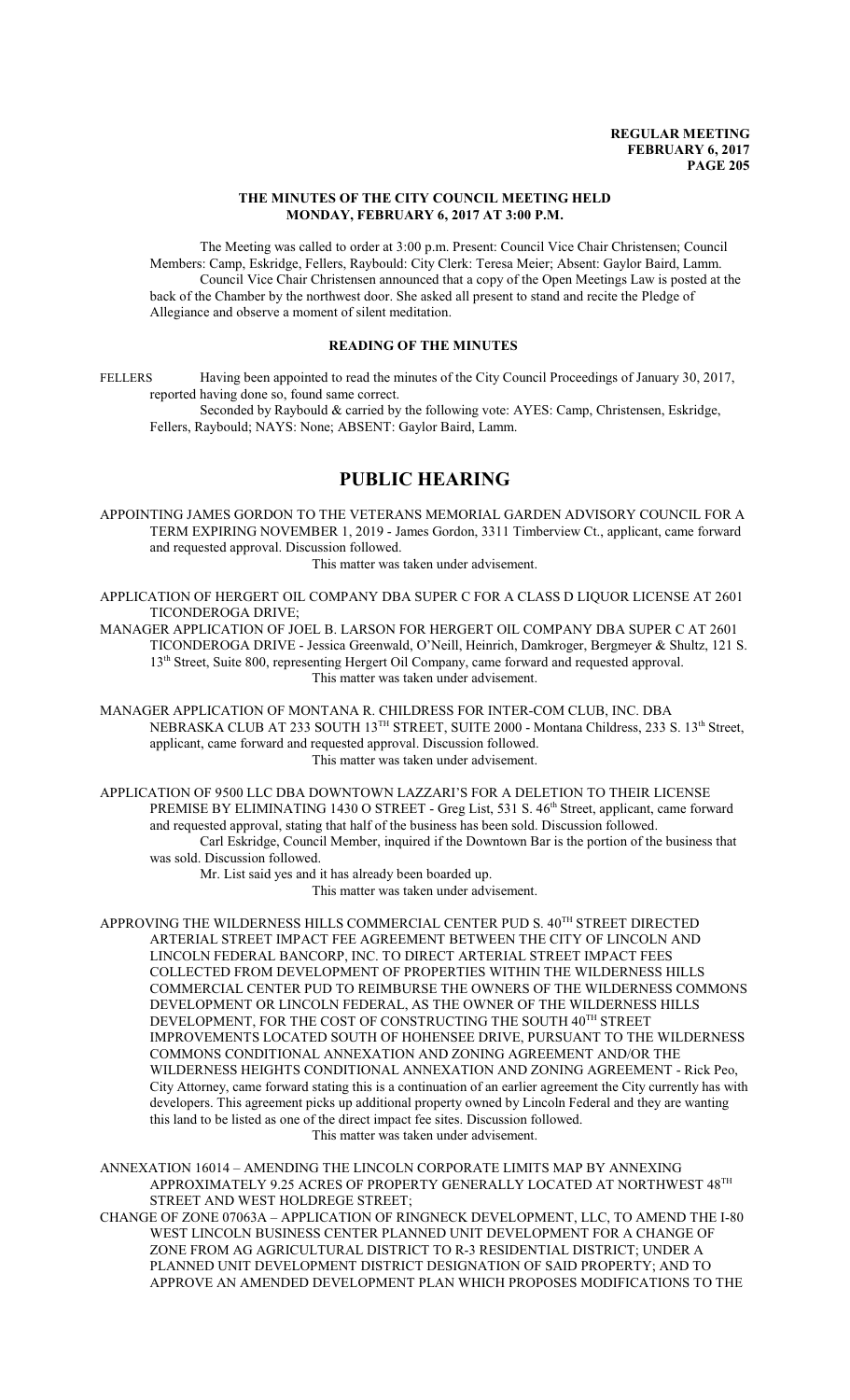ZONING ORDINANCE AND DESIGN STANDARDS TO ALLOW THE DEVELOPMENT OF UP TO 41 DWELLING UNITS, WITH A MIX OF SINGLE-FAMILY DETACHED AND ATTACHED UNITS, ON PROPERTY GENERALLY LOCATED AT NORTHWEST 48<sup>th</sup> STREET AND WEST HOLDREGE STREET - Brad Marshall, Olsson Associates, 601 P Street, Suite 200, came forward stating they are finally ready to move forward with a portion of the PUD. The first phase will start with the construction of residential this summer. This request will accommodate what we are wanting to do with this development.

Carl Eskridge, Council Member, inquired if the plan for the development has changed.

Mr. Marshall stated they are looking at moving forward with everything north of Holdrege. When the comp plan update (L2040) came forward, there was a recommendation for portions of the industrial land to be changed to residential. We are in support of that. At this time, we are not doing anything south of Holdrege. Discussion followed.

This matter was taken under advisement.

- TEXT AMENDMENT 16017 AMENDING SECTIONS 4.36.010, 4.36.030, 4.36.040, 4.36.050, 27.06.070, 27.06.100, 27.06.130, 27.06.170, 27.06.180, 27.25.080, 27.35.080, 27.56.017, 27.56.120, 27.56.160, 27.57.150, 27.62.040, 27.63.175, 27.69.040, AND 27.72.030, REPEALING SAID SECTIONS AS HITHERTO EXISTING, ADDING A NEW SECTION 4.36.070, AND REPEALING SECTION 27.67.050; TO ADD ZONING APPLICATION REVIEW RESPONSIBILITIES FOR THE URBAN DESIGN COMMITTEE, THE CAPITOL ENVIRONS DISTRICT, AND HISTORIC PRESERVATION COMMISSION; TO AMEND PROVISIONS REGARDING THE CAPITOL ENVIRONS DISTRICT TO REVISE DEFINITIONS, AND MODIFY ADDITIONAL HEIGHT AND AREA REQUIREMENTS; TO AMEND ZONING REGULATIONS REGARDING THE B-4 DISTRICT, TO DELETE CERTAIN USES FROM THE B-4 DISTRICT, TO PROVIDE THERE IS NO REQUIRED PARKING IN THE B-4 DISTRICT, TO DELETE B-4 DISTRICT SPECIAL PARKING REQUIREMENTS, AND TO MODIFY B-4 DISTRICT SIGN REQUIREMENTS AND HEIGHT AND LOT REQUIREMENTS; TO AMEND B-4 AND O-1 ZONING REGULATIONS TO PROVIDE THAT IN THE B-4 AND O-1 DISTRICTS APPLICATION FOR A BUILDING PERMIT SHALL BE REVIEWED FOR COMPLIANCE WITH SUBAREA DESIGN STANDARDS; AND TO DEFINE B-4 AND O-1 ZONED AREAS SUBJECT TO SOUTH HAYMARKET DESIGN STANDARDS;
- TEXT AMENDMENT 16018 AMENDING TITLE 1 GENERAL PROVISIONS OF THE CITY OF LINCOLN DESIGN STANDARDS TO MODIFY THE PROCEDURES REGARDING WAIVERS; AMENDING TITLE 3 LINCOLN DESIGN STANDARDS BY AMENDING CHAPTER 3.75 NEIGHBORHOOD DESIGN STANDARDS, CHAPTER 3.76 LINCOLN DOWNTOWN DESIGN STANDARDS, AND CHAPTER 3.85 CAPITOL ENVIRONS DESIGN STANDARDS; BY ADDING A NEW CHAPTER 3.77 TO ADOPT SOUTH HAYMARKET DESIGN STANDARDS; AND REPEAL REFERENCED SECTIONS OF THE CITY OF LINCOLN DESIGN STANDARDS AS HITHERTO EXISTING - David Cary, Planning Director, came forward stating these changes are to design standards and text amendments. This is the next step to the South Haymarket design plan. Part of that plan indicated a need to take a step forward establishing more specific design standards for that neighborhood area. The only opposition to this project was the height restriction of 75 feet by property owners. The Planning Commission has made the change to allow the property owner to remain at the higher height of 275 feet. Discussion followed.

Jane Raybould, Council Member, inquired if future owners will also be allowed to stay in the higher height range.

Mr. Cary said yes.

Jon Camp, Council Member, inquired about the cost to the City to provide the parking.

Mr. Cary stated the purpose of not requiring parking in the downtown area by the developer is to have an incentive for development in the downtown area. Planning still supports this incentive. Discussion followed.

This matter was taken under advisement.

# **COUNCIL ACTION**

#### **REPORTS OF CITY OFFICERS**

REAPPOINTING KAREN NALOW TO THE NEBRASKA CAPITOL ENVIRONS COMMISSION FOR A TERM EXPIRING JANUARY 9, 2020 - CLERK read the following resolution, introduced by Carl Eskridge, who moved its adoption:<br>A-90215 BE IT RESOLVED by the

BE IT RESOLVED by the City Council of the City of Lincoln, Nebraska:

That the reappointment of Karen Nalow to the Nebraska Capitol Environs Commission, for a term expiring January 9, 2020, is hereby approved.

Introduced by Carl Eskridge

Seconded by Raybould & carried by the following vote: AYES: Camp, Christensen, Eskridge, Fellers, Raybould; NAYS: None; ABSENT: Gaylor Baird, Lamm.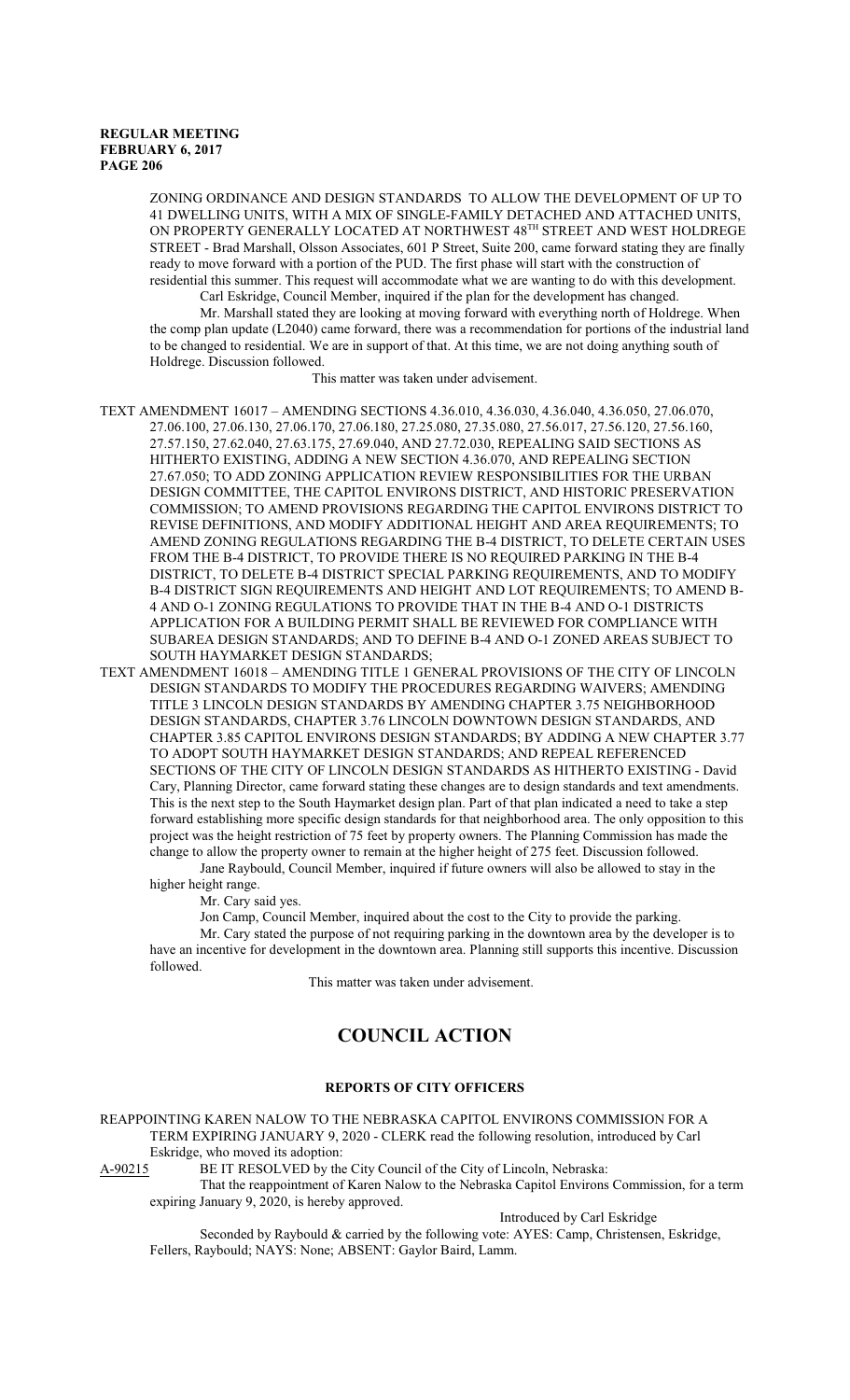REAPPOINTING TAMMY EAGLE BULL, GILL PEACE, AND MICHELLE PENN TO THE URBAN DESIGN COMMITTEE FOR TERMS EXPIRING FEBRUARY 1, 2020 - CLERK read the following resolution, introduced by Carl Eskridge, who moved its adoption:

A-90216 BE IT RESOLVED by the City Council of the City of Lincoln, Nebraska: That the reappointments of Tammy Eagle Bull, Gill Peace, and Michelle Penn to the Urban Design Committee, for terms expiring February 1, 2020, are hereby approved.

Introduced by Carl Eskridge

Seconded by Raybould & carried by the following vote: AYES: Camp, Christensen, Eskridge, Fellers, Raybould; NAYS: None; ABSENT: Gaylor Baird, Lamm.

APPOINTING JAMES GORDON TO THE VETERANS MEMORIAL GARDEN ADVISORY COUNCIL FOR A TERM EXPIRING NOVEMBER 1, 2019 - CLERK read the following resolution, introduced by Carl Eskridge, who moved its adoption:

A-90217 BE IT RESOLVED by the City Council of the City of Lincoln, Nebraska:

That the appointment of James Gordon to the Veterans Memorial Garden Advisory Council, for a term expiring November 11, 2019, is hereby approved.

Introduced by Carl Eskridge Seconded by Raybould & carried by the following vote: AYES: Camp, Christensen, Eskridge, Fellers, Raybould; NAYS: None; ABSENT: Gaylor Baird, Lamm.

APPROVING THE DISTRIBUTION OF FUNDS REPRESENTING INTEREST EARNINGS ON SHORT-TERM INVESTMENTS OF IDLE FUNDS DURING THE MONTH ENDED DECEMBER 31, 2016 - CLERK read the following resolution, introduced by Trent Fellers, who moved its adoption:

A-90218 BE IT RESOLVED by the City Council of the City of Lincoln, Nebraska: That during the month ended December 31, 2016 \$188,361.72 was earned from the investments of "IDLE FUNDS". The same is hereby distributed to the various funds on a pro-rata basis using the balance of each fund and allocating a portion of the interest on the ratio that such balance bears to the total of all fund balances.

Introduced by Trent Fellers Seconded by Raybould & carried by the following vote: AYES: Camp, Christensen, Eskridge, Fellers, Raybould; NAYS: None; ABSENT: Gaylor Baird, Lamm.

APPROVING THE CITY OF LINCOLN'S INVESTMENT ACTIVITY REPORT FROM THE CITY TREASURER FOR THE FIRST QUARTER, FISCAL YEAR, 2016 - 2017 - CLERK read the following resolution, introduced by Trent Fellers, who moved its adoption:

A-90219 BE IT RESOLVED by the City Council of the City of Lincoln, Nebraska:

That the Investment Activity report and attached list of investments be confirmed and approved, and the City Treasurer is hereby directed to hold said investments until maturity unless otherwise directed by the City Council.

Introduced by Trent Fellers Seconded by Raybould & carried by the following vote: AYES: Camp, Christensen, Eskridge, Fellers, Raybould; NAYS: None; ABSENT: Gaylor Baird, Lamm.

CLERK'S LETTER AND MAYOR'S APPROVAL OF RESOLUTION AND ORDINANCES PASSED BY CITY COUNCIL ON JANUARY 27, 2017 - CLERK presented said report which was placed on file in the Office of the City Clerk. **(27-1)**

#### **LIQUOR RESOLUTIONS**

APPLICATION OF HERGERT OIL COMPANY DBA SUPER C FOR A CLASS D LIQUOR LICENSE AT 2601 TICONDEROGA DRIVE - CLERK read the following resolution, introduced by Jon Camp, who moved its adoption for approval:

A-90220 BE IT RESOLVED by the City Council of the City of Lincoln, Nebraska:

That after hearing duly had as required by law, consideration of the facts of this application, the Nebraska Liquor Control Act, and the pertinent City ordinances, the City Council recommends that the application of Hergert Oil Company dba Super C for a Class "D" liquor license at 2601 Ticonderoga Drive, Lincoln, Nebraska, for the license period ending April 30, 2017, be approved with the condition that:

1. All employees must possess a valid Responsible Beverage Server/Seller Permit as required by Section 5.04.124 of the Lincoln Municipal Code.

2. The premises must comply in every respect with all city and state regulations.

The City Clerk is directed to transmit a copy of this resolution to the Nebraska Liquor Control Commission.

Introduced by Jon Camp

Seconded by Fellers & carried by the following vote: AYES: Camp, Christensen, Eskridge, Fellers, Raybould; NAYS: None; ABSENT: Gaylor Baird, Lamm.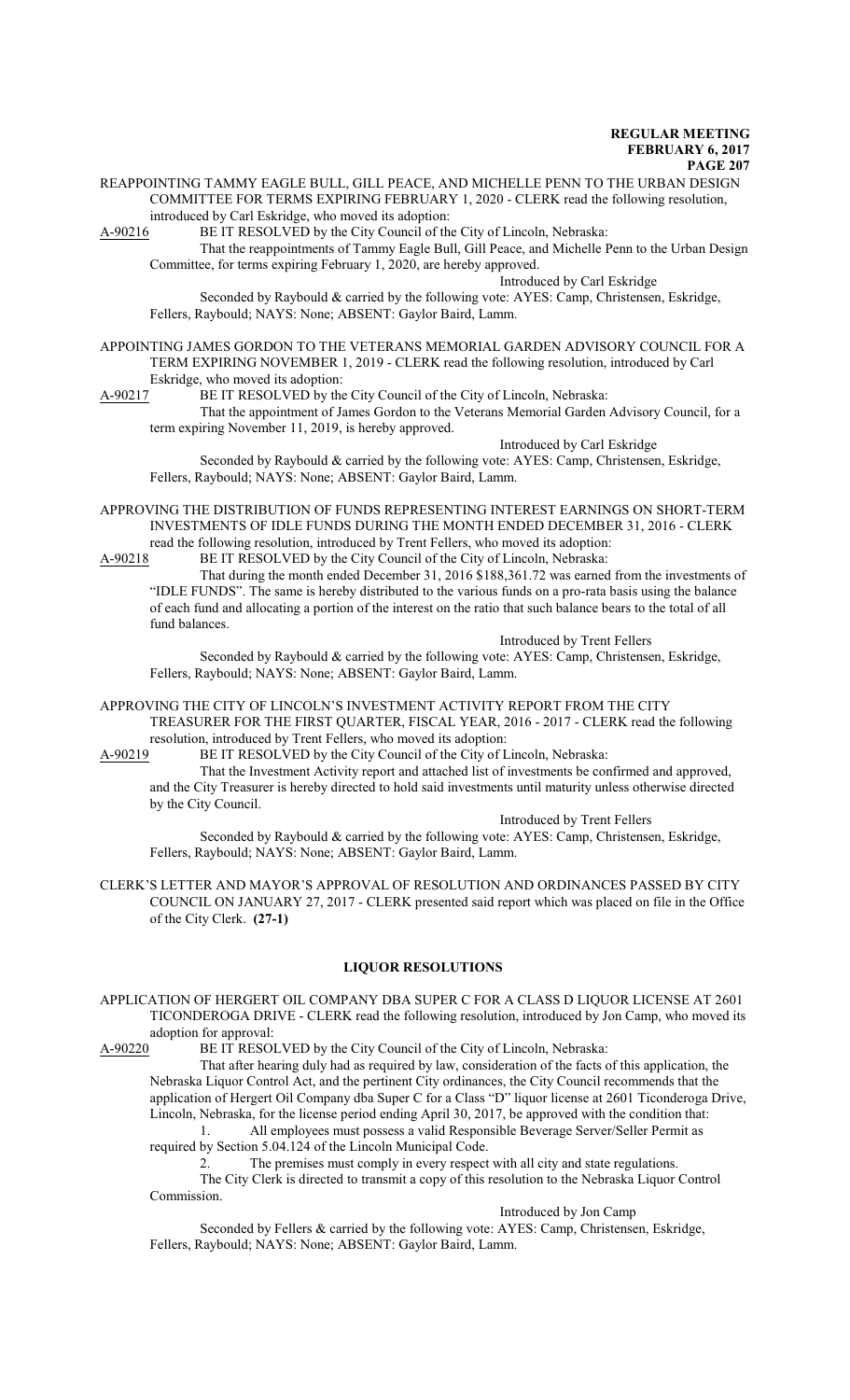MANAGER APPLICATION OF JOEL B. LARSON FOR HERGERT OIL COMPANY DBA SUPER C AT 2601 TICONDEROGA DRIVE - CLERK read the following resolution, introduced by Jon Camp, who moved its adoption for approval:

A-90221 WHEREAS, Hergert Oil Company dba Super C located at 2601 Ticonderoga Drive, Lincoln, Nebraska has been approved for a Retail Class "D" liquor license, and now requests that Joel B. Larson be named manager;

WHEREAS, Joel B. Larson appears to be a fit and proper person to manage said business. NOW, THEREFORE, BE IT RESOLVED by the City Council of the City of Lincoln, Nebraska: That after hearing duly had as required by law, consideration of the facts of this application, the Nebraska Liquor Control Act, and the pertinent City ordinances, the City Council recommends that Joel B. Larson be approved as manager of this business for said licensee.

The City Clerk is directed to transmit a copy of this resolution to the Nebraska Liquor Control Commission.

Introduced by Jon Camp

Seconded by Fellers & carried by the following vote: AYES: Camp, Christensen, Eskridge, Fellers, Raybould; NAYS: None; ABSENT: Gaylor Baird, Lamm.

MANAGER APPLICATION OF MONTANA R. CHILDRESS FOR INTER-COM CLUB, INC. DBA

NEBRASKA CLUB AT 233 SOUTH 13<sup>TH</sup> STREET, SUITE 2000 - CLERK read the following resolution, introduced by Jon Camp, who moved its adoption for approval:

A-90222 WHEREAS, Inter-Com Club, Inc. dba Nebraska Club located at 233 South 13<sup>th</sup> Street, Suite 2000, Lincoln, Nebraska has been approved for a Retail Class "C" liquor license, and now requests that Montana R. Childress be named manager;

WHEREAS, Montana R. Childress appears to be a fit and proper person to manage said business. NOW, THEREFORE, BE IT RESOLVED by the City Council of the City of Lincoln, Nebraska: That after hearing duly had as required by law, consideration of the facts of this application, the Nebraska Liquor Control Act, and the pertinent City ordinances, the City Council recommends that Montana R. Childress be approved as manager of this business for said licensee.

The City Clerk is directed to transmit a copy of this resolution to the Nebraska Liquor Control Commission.

Introduced by Jon Camp

Seconded by Fellers & carried by the following vote: AYES: Camp, Christensen, Eskridge, Fellers, Raybould; NAYS: None; ABSENT: Gaylor Baird, Lamm.

APPLICATION OF 9500 LLC DBA DOWNTOWN LAZZARI'S FOR A DELETION TO THEIR LICENSE REMISE BY ELIMINATING 1430 O STREET - CLERK read the following resolution, introduced by Jon Camp, who moved its adoption for approval:

A-90223 BE IT RESOLVED by the City Council of the City of Lincoln, Nebraska:

That after hearing duly had as required by law, consideration of the facts of this application, the Nebraska Liquor Control Act including Neb. Rev. Stat. § 53-132, the pertinent City ordinances, and Resolution No. A-66729, the City Council recommends that the application of 9500 LLC dba Downtown Lazzari's for a deletion to their licensed premises by eliminating 1430 O Street, Lincoln, Nebraska, be approved with the condition that the premises complies in every respect with all City and State regulations. BE IT FURTHER RESOLVED that the City Clerk is directed to transmit a copy of this resolution

to the Nebraska Liquor Control Commission. Introduced by Jon Camp

Seconded by Fellers & carried by the following vote: AYES: Camp, Christensen, Eskridge, Fellers, Raybould; NAYS: None; ABSENT: Gaylor Baird, Lamm.

#### **PUBLIC HEARING - RESOLUTIONS**

APPROVING THE WILDERNESS HILLS COMMERCIAL CENTER PUD S.  $40^{\text{TH}}$  STREET DIRECTED ARTERIAL STREET IMPACT FEE AGREEMENT BETWEEN THE CITY OF LINCOLN AND LINCOLN FEDERAL BANCORP, INC. TO DIRECT ARTERIAL STREET IMPACT FEES COLLECTED FROM DEVELOPMENT OF PROPERTIES WITHIN THE WILDERNESS HILLS COMMERCIAL CENTER PUD TO REIMBURSE THE OWNERS OF THE WILDERNESS COMMONS DEVELOPMENT OR LINCOLN FEDERAL, AS THE OWNER OF THE WILDERNESS HILLS DEVELOPMENT, FOR THE COST OF CONSTRUCTING THE SOUTH 40<sup>TH</sup> STREET IMPROVEMENTS LOCATED SOUTH OF HOHENSEE DRIVE, PURSUANT TO THE WILDERNESS COMMONS CONDITIONAL ANNEXATION AND ZONING AGREEMENT AND/OR THE WILDERNESS HEIGHTS CONDITIONAL ANNEXATION AND ZONING AGREEMENT - CLERK read the following resolution, introduced by Carl Eskridge, who moved its adoption:<br>A-90224 BE IT RESOLVED by the City Council of the City of Lincoln. Nebraska: BE IT RESOLVED by the City Council of the City of Lincoln, Nebraska:

That the Wilderness Hills Commercial Center PUD S. 40<sup>th</sup> Street Directed Arterial Street Impact Fee Agreement between the City of Lincoln and Lincoln Federal Bancorp, Inc. to direct arterial street impact fees collected from development of properties within the Wilderness Hills Commercial Center PUD to help fund the costs of reimbursing the owners of the Wilderness Commons development or Lincoln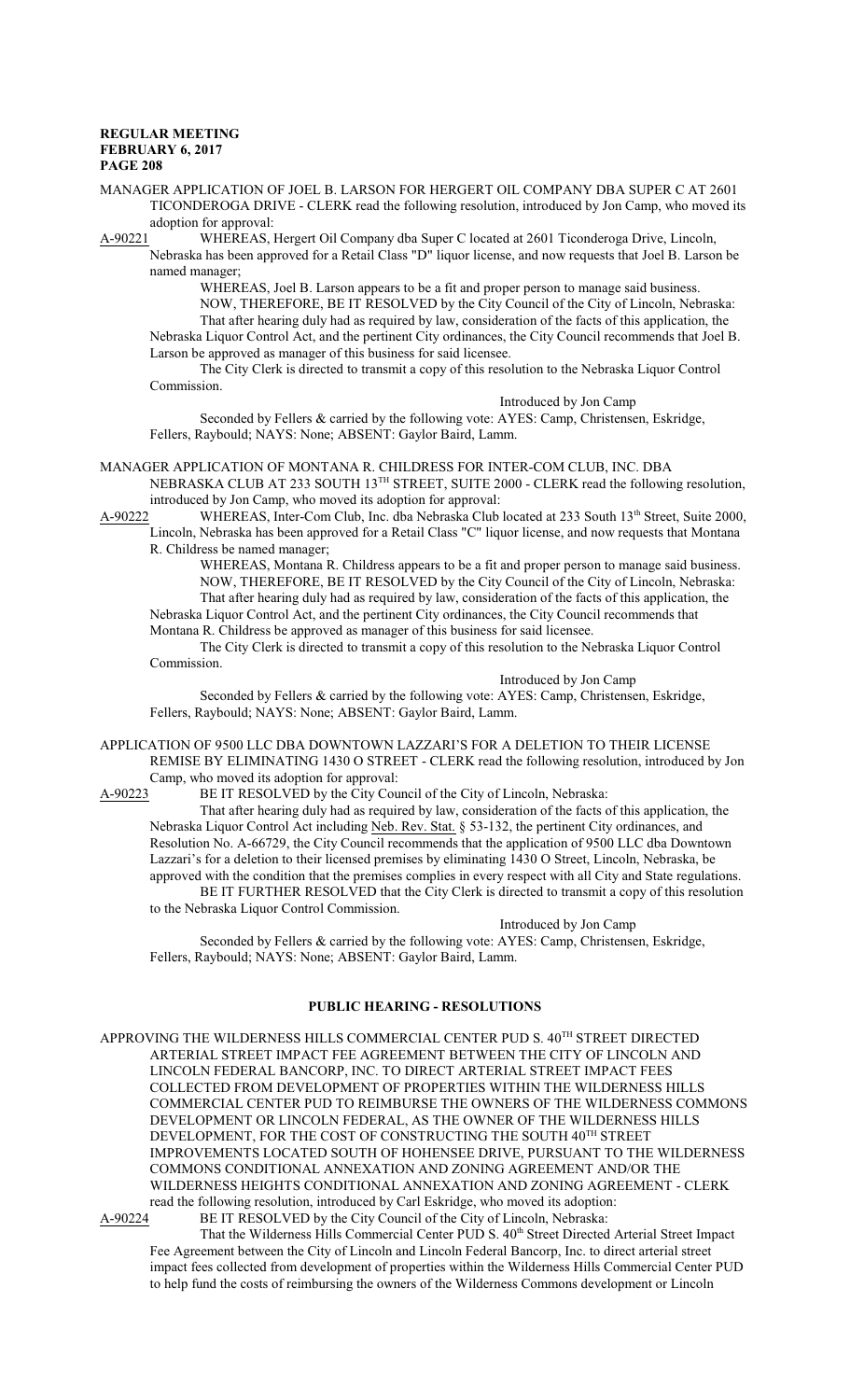Federal, as the owner of the Wilderness Heights development, for the cost of constructing the South  $40<sup>th</sup>$ Street Impact Fee Improvements located south of Hohensee Drive, pursuant to the Wilderness Commons Conditional Annexation and Zoning Agreement and/or the Wilderness Heights Conditional Annexation and Zoning Agreement, is hereby approved and the Mayor is authorized to execute the same on behalf of the City of Lincoln.

Introduced by Carl Eskridge Seconded by Camp & carried by the following vote: AYES: Camp, Christensen, Eskridge, Fellers, Raybould; NAYS: None; ABSENT: Gaylor Baird, Lamm.

### **PUBLIC HEARING ORDINANCES - 2ND READING & RELATED RESOLUTIONS**

- ANNEXATION 16014 AMENDING THE LINCOLN CORPORATE LIMITS MAP BY ANNEXING APPROXIMATELY 9.25 ACRES OF PROPERTY GENERALLY LOCATED AT NORTHWEST  $48^{\text{\tiny{TH}}}$ STREET AND WEST HOLDREGE STREET. (RELATED ITEMS: 17-12, 17-13) - CLERK read an ordinance, introduced by Carl Eskridge, annexing and including the below described land as part of the City of Lincoln, Nebraska and amending the Corporate Limits Map attached to and made a part of Ordinance No. 18208, to reflect the extension of the corporate limits boundary of the City of Lincoln, Nebraska established and shown thereon, the second time.
- CHANGE OF ZONE 07063A APPLICATION OF RINGNECK DEVELOPMENT, LLC, TO AMEND THE I-80 WEST LINCOLN BUSINESS CENTER PLANNED UNIT DEVELOPMENT FOR A CHANGE OF ZONE FROM AG AGRICULTURAL DISTRICT TO R-3 RESIDENTIAL DISTRICT; UNDER A PLANNED UNIT DEVELOPMENT DISTRICT DESIGNATION OF SAID PROPERTY; AND TO APPROVE AN AMENDED DEVELOPMENT PLAN WHICH PROPOSES MODIFICATIONS TO THE ZONING ORDINANCE AND DESIGN STANDARDS TO ALLOW THE DEVELOPMENT OF UP TO 41 DWELLING UNITS, WITH A MIX OF SINGLE-FAMILY DETACHED AND ATTACHED UNITS, ON PROPERTY GENERALLY LOCATED AT NORTHWEST 48TH STREET AND WEST HOLDREGE STREET (RELATED ITEMS: 17-12, 17-13) - CLERK read an ordinance, introduced by Carl Eskridge, amending the Lincoln Zoning District Maps attached to and made a part of Title 27 of the Lincoln Municipal Code, as provided by Section 27.05.020 of the Lincoln Municipal Code, by changing the boundaries of the districts established and shown thereon, the second time.
- TEXT AMENDMENT 16017 AMENDING SECTIONS 4.36.010, 4.36.030, 4.36.040, 4.36.050, 27.06.070, 27.06.100, 27.06.130, 27.06.170, 27.06.180, 27.25.080, 27.35.080, 27.56.017, 27.56.120, 27.56.160, 27.57.150, 27.62.040, 27.63.175, 27.69.040, AND 27.72.030, REPEALING SAID SECTIONS AS HITHERTO EXISTING, ADDING A NEW SECTION 4.36.070, AND REPEALING SECTION 27.67.050; TO ADD ZONING APPLICATION REVIEW RESPONSIBILITIES FOR THE URBAN DESIGN COMMITTEE, THE CAPITOL ENVIRONS DISTRICT, AND HISTORIC PRESERVATION COMMISSION; TO AMEND PROVISIONS REGARDING THE CAPITOL ENVIRONS DISTRICT TO REVISE DEFINITIONS, AND MODIFY ADDITIONAL HEIGHT AND AREA REQUIREMENTS; TO AMEND ZONING REGULATIONS REGARDING THE B-4 DISTRICT, TO DELETE CERTAIN USES FROM THE B-4 DISTRICT, TO PROVIDE THERE IS NO REQUIRED PARKING IN THE B-4 DISTRICT, TO DELETE B-4 DISTRICT SPECIAL PARKING REQUIREMENTS, AND TO MODIFY B-4 DISTRICT SIGN REQUIREMENTS AND HEIGHT AND LOT REQUIREMENTS; TO AMEND B-4 AND O-1 ZONING REGULATIONS TO PROVIDE THAT IN THE B-4 AND O-1 DISTRICTS APPLICATION FOR A BUILDING PERMIT SHALL BE REVIEWED FOR COMPLIANCE WITH SUBAREA DESIGN STANDARDS; AND TO DEFINE B-4 AND O-1 ZONED AREAS SUBJECT TO SOUTH HAYMARKET DESIGN STANDARDS. (RELATED ITEMS 17-15, 17R-26) - CLERK read an ordinance, introduced by Carl Eskridge, amending provisions of the Lincoln Municipal Code related to Zoning by amending Chapter 4.36 of the Lincoln Municipal Code relating to the Urban Design Committee by amending Section 4.36.010 to capitalize the name City; by amending Section 4.36.030 to expand the duties of the Committee to include advising other public agencies and acting as the Appeals Board for appeals of administrative decisions relating to the Downtown, South Haymarket, and Neighborhood Design Standards for zoning regulations; by amending Section 4.36.040 to clarify the Urban Design Committee review process is advisory and to modify the process; by amending Section 4.36.050 to require the Committee when acting as the Appeal Board to give notice of public hearing as provided in Chapter 1.00 of the City of Lincoln Design Standards; by adding a new Section 4.36.070 to provide that findings and actions of the Urban Design Committee acting as the Appeals Board may be appealed as provided in Chapter 1.00 of the City of Lincoln Design Standards; by amending Sections 27.06.070, 27.06.100, 27.06.130, 27.06.170, and 27.06.180 to update the Household Living, Civic Services, Retail Sales and Services, Heavy Commercial Services, and Manufacturing, Processing, Storage and Distribution Use Group Tables to delete certain commercial and industrial uses in the B-4 District; by amending Section 27.25.080, relating to O-1 Office District to provide that applications for a building permit shall be reviewed for compliance with Subarea Design Standards and to define an O-1 zoned area subject to the South Haymarket Design Standards; by amending Section 27.35.080, relating to B-4 Lincoln Center Business District, to provide that applications for a building permit shall be reviewed for compliance with Subarea Design Standards, to define a B-4 zoned area subject to the South Haymarket Design Standards, and to repeal Figure 27.35.070 (a) B-4 Lincoln Center Business District Height Regulations which has been superseded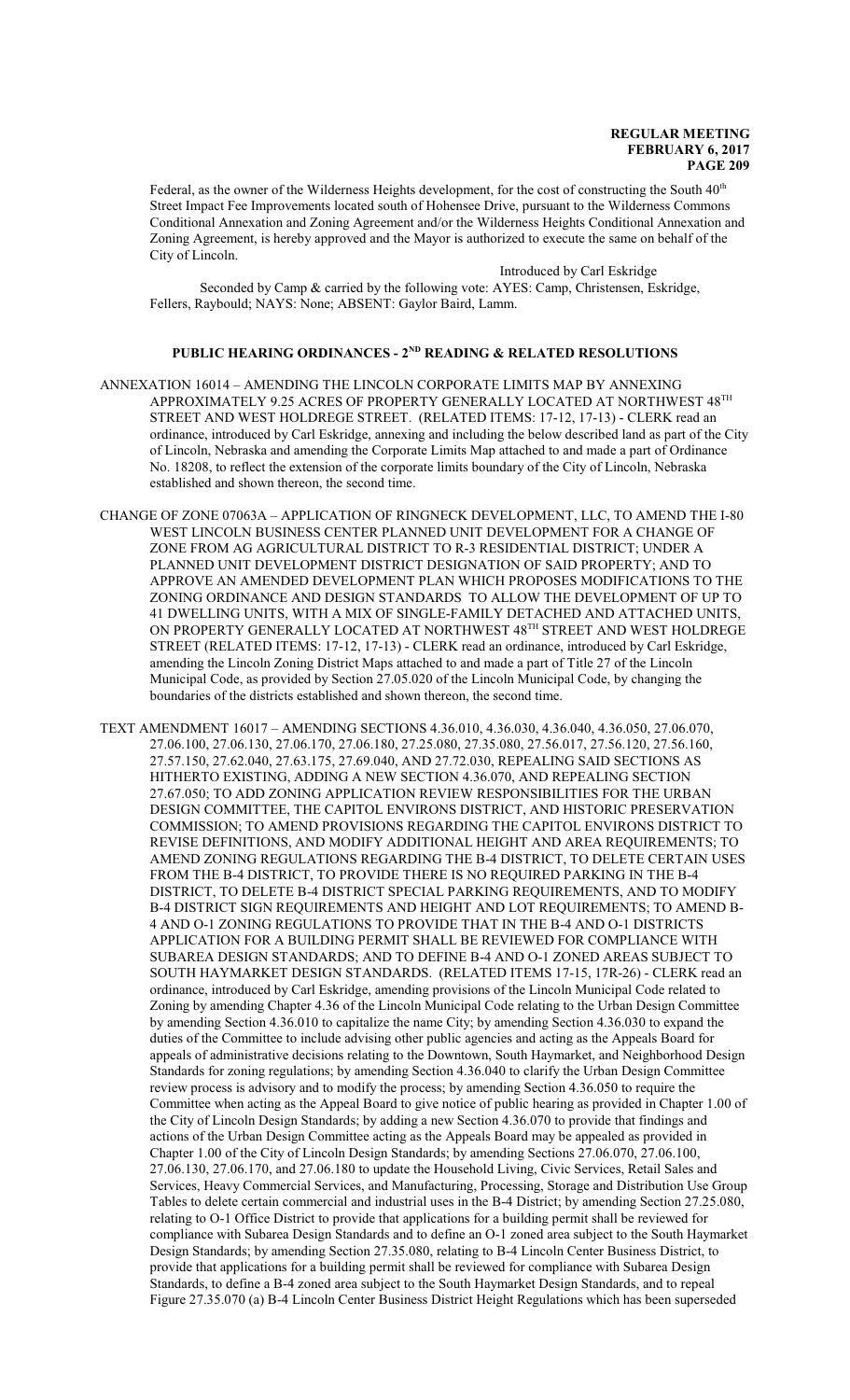by Figure 27.72.030 (a); by amending Section 27.56.017, relating to the Capitol Environs District, to revise the definitions of Capitol Environs District and Capitol View Corridors; by amending Sections 27.56.120 and 27.57.150, relating to the Capitol Environs District and the Historic Preservation District respectively, to revise the timeframe for the Nebraska Capitol Environs Commission and the Preservation Commission approving or denying an application; by amending Section 27.56.160, relating to the Capitol Environs District, to change street references from South 15<sup>th</sup> Street to Goodhue Boulevard and to clarify that new buildings, facing one of the malls abutting Capitol Square, shall have an eave or cornice line of at least 30 feet in height on Centennial Mall and Lincoln Mall and at least 20 feet in height on Goodhue Boulevard and J Street; by amending Section 27.62.040, relating to the Household Living Use Group, to delete dwelling units as a conditional use in the B-4 zoning district; by amending Section 27.63.175, relating to Special Permits, to provide that parking garages allowed by special permit in the O-1 District shall not abut Capitol Square or J Street West of 9<sup>th</sup> Street; by amending Figure 27.67.020, relating to Parking, to provide that there is no required parking in the B-4 District; by repealing Section 27.67.050, relating to Parking, to delete the B-4 district special parking requirements; by amending Section 27.69.040, relating to signs, by amending Table 3 Signs for Commercial and Industrial Zoning Districts to provide that beginning 150 feet west of 9<sup>th</sup> Street and continuing to the western boundary of the B-4 District the maximum height of any free standing sign is eight feet tall; by amending Section 27.72.030, relating to Height and Lot Regulations in the B-4 district to expand the exception to the general building height requirements to include all of the B-4 district, to modify the general yard requirement in the B-4 district to require a 5 foot yard adjacent to any wall of a building which contains windows for a dwelling, to provide that an abutting street may be counted as part or all of the required yard; and repealing Sections 4.36.010, 4.36.030, 4.36.040, 4.36.050, 27.06.070, 27.06.100, 27.06.130, 27.06.170, 27.06.180, 27.25.080, 27.35.080, 27.56.017, 27.56.120, 27.56.160, 27.57.150, 27.62.040, 27.63.175, 27.69.040, and 27.72.030 as hitherto existing, the second time.

TEXT AMENDMENT 16018 – AMENDING TITLE 1 GENERAL PROVISIONS OF THE CITY OF LINCOLN DESIGN STANDARDS TO MODIFY THE PROCEDURES REGARDING WAIVERS; AMENDING TITLE 3 LINCOLN DESIGN STANDARDS BY AMENDING CHAPTER 3.75 NEIGHBORHOOD DESIGN STANDARDS, CHAPTER 3.76 LINCOLN DOWNTOWN DESIGN STANDARDS, AND CHAPTER 3.85 CAPITOL ENVIRONS DESIGN STANDARDS; BY ADDING A NEW CHAPTER 3.77 TO ADOPT SOUTH HAYMARKET DESIGN STANDARDS; AND REPEAL REFERENCED SECTIONS OF THE CITY OF LINCOLN DESIGN STANDARDS AS HITHERTO EXISTING. (RELATED ITEMS 17-15, 17R-26)

#### **ORDINANCES - 3RD READING & RELATED RESOLUTIONS**

CHANGE OF ZONE 16043 – APPLICATION OF E&G ENTERPRISES, LLC FOR A CHANGE OF ZONE FROM R-2 RESIDENTIAL DISTRICT TO O-3 OFFICE PARK DISTRICT ON PROPERTY GENERALLY LOCATED AT 8080 O STREET. (RELATED ITEMS: 17-7, 17R-10) - CLERK read an ordinance, introduced by Roy Christensen, amending the Lincoln Zoning District Maps adopted by reference and made a part of Title 27 of the Lincoln Municipal Code, pursuant to Section 27.05.020 of the Lincoln Municipal Code, by changing the boundaries of the districts established and shown thereon, the third time.

CAMP Moved to pass the ordinance as read.

Seconded by Eskridge & carried by the following vote: AYES: Camp, Christensen, Eskridge, Fellers, Raybould; NAYS: None; ABSENT: Gaylor Baird, Lamm.

- The ordinance, being numbered **#20440**, is recorded in Ordinance Book 32.
- USE PERMIT 16011 APPLICATION OF E&G ENTERPRISES, LLC TO ALLOW AN EARLY CHILDHOOD CARE FACILITY UP TO 8,000 SQUARE FEET IN SIZE FOR 130 CHILDREN ALONG WITH WAIVERS TO REDUCE THE REAR YARD, SIDE YARD, AND SIGN LOCATION SETBACK REQUIREMENTS IN THE O-3 DISTRICT, ON PROPERTY GENERALLY LOCATED AT 8080 O STREET. (RELATED ITEMS: 17-7, 17R-10) - CLERK read the following resolution, introduced by Roy Christensen, Jon Camp who moved its adoption:
- A-90225 WHEREAS, E&G Enterprises, LLC has submitted an application designated as Use Permit No. 16011 to allow an early childhood care facility up to 8,000 square feet in size for 130 children along with waivers to the O-3 District requirements for rear yard setback, side yard setbacks, and free standing sign location setback from an abutting residential premises in a residential district for a non-illuminated sign, on property generally located at 8080 O Street, and legally described as:

Lots 20 & 64 Irregular Tracts, located in Section 22, Township 10 North, Range 7 East of the 6<sup>th</sup> P.M., Lincoln, Lancaster County, Nebraska.

WHEREAS, the real property adjacent to the area included within the site plan for this commercial development will not be adversely affected; and

WHEREAS, said site plan together with the terms and conditions hereinafter set forth are consistent with the intent and purpose of Title 27 of the Lincoln Municipal Code to promote the public health, safety, and general welfare.

NOW, THEREFORE, BE IT RESOLVED by the City Council of the City of Lincoln, Nebraska: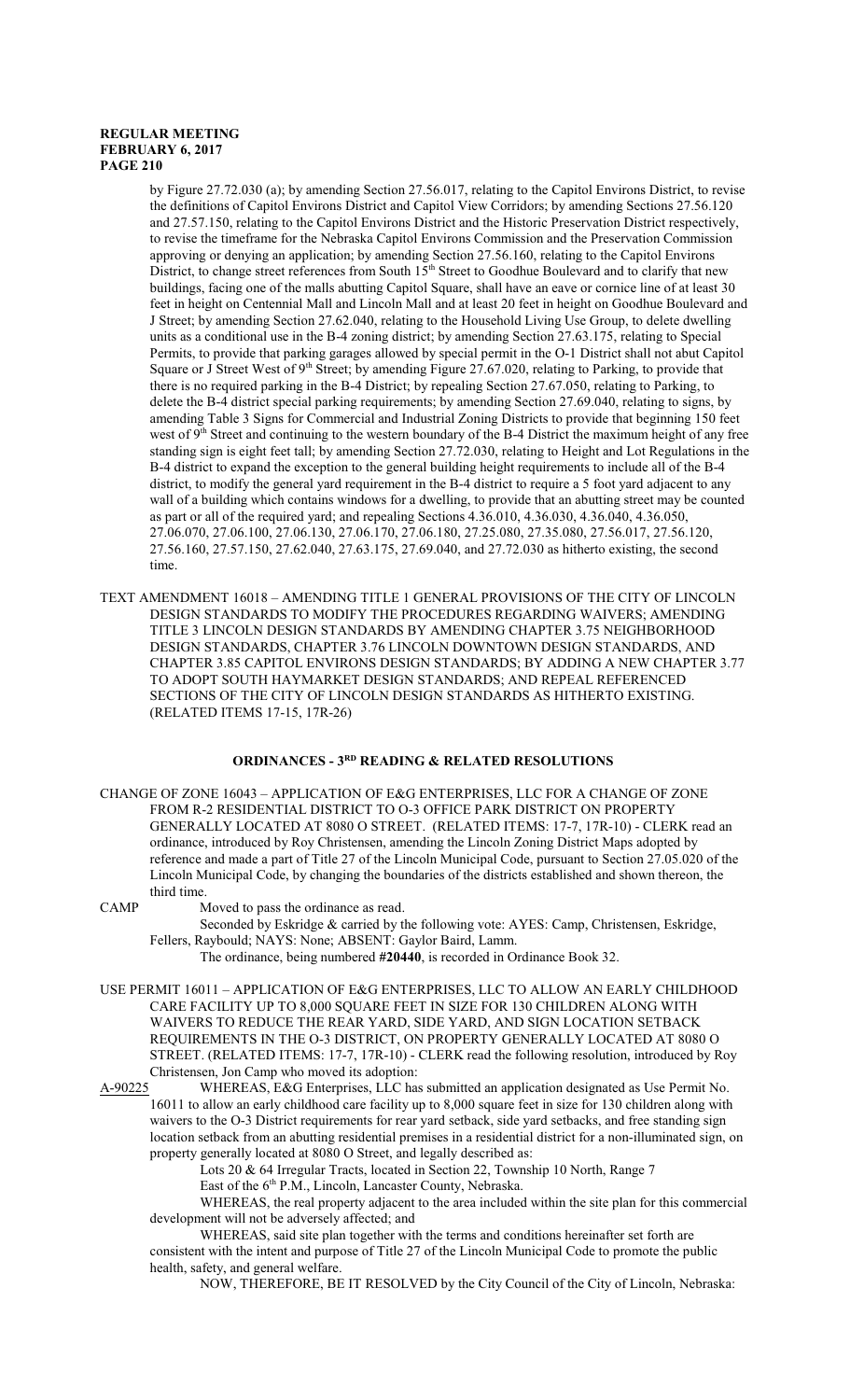That the application of E&G Enterprises, LLC, hereinafter referred to as "Permittee", for a use permit to allow an early childhood care facility up to 8,000 square feet in size for 130 children along with waivers to the O-3 District requirements for rear yard setback, side yard setbacks, and free standing sign location setback from an abutting residential premises in a residential district for a non-illuminated sign, on the property legally described above, be and the same is hereby granted upon condition that construction and operation of said commercial development be in substantial compliance with said application, the site plan, and the following additional express terms, conditions, and requirements:

1. This permit approves an Early Childhood Care Facility up to 8,000 square feet in size for 130 children with 24 staff on the largest shift, or an office use up to 8,000 square feet in size subject to meeting parking requirements, along with waivers to the O-3 District requirements for rear yard setback, side yard setbacks, and free standing sign location setback from an abutting residential premises in a residential district for a non-illuminated sign.

2. The City Council approves associated request: Change of Zone No. 16043.

3. Before a final plat is approved, the Permittee shall cause to be prepared and submitted to the Planning Department a revised and reproducible final plot plan including **3** copies with all required revisions as listed below:

- a. Delete the conversion plan waiver which does not apply for the O-3 zoning. List waivers for rear yard setback (waiver from 40 feet to 29 feet), side yard setbacks (waiver from 15 feet to 5 feet), and freestanding sign setback from residential for non-illuminated sign (from 50 feet to 35 feet).
- b. List the number of staff and children updated per current request of 24 and 130, respectively.
- c. Note #1: Amend to O-3 zoning.
- d. Note #10: Reference the sign waiver for setback distance from residential. Also, list under waivers.
- e. Change the front yard setback on the site plan from 25 feet to 20 feet for O-3 District.
- f. Add a note on the site plan and show screening for dumpster.
- 4. Before occupying the buildings, all development and construction is to substantially comply with the approved plans.

5. The physical location of all setbacks and yards, buildings, parking and circulation elements, and similar matters must be in substantial compliance with the location of said items as shown on the approved site plan.

6. The terms, conditions, and requirements of this resolution shall run with the land and be binding upon the Permittee, its successors, and assigns.

7. The Permittee shall sign and return the letter of acceptance to the City Clerk. This step should be completed within 60 days following the approval of the special permit. The City Clerk shall file a copy of the resolution approving the special permit and the letter of acceptance with the Register of Deeds, filing fees therefor to be paid in advance by the Permittee. Building permits will not be issued unless the letter of acceptance has been filed.

Introduced by Roy Christensen

Seconded by Eskridge & carried by the following vote: AYES: Camp, Christensen, Eskridge, Fellers, Raybould; NAYS: None; ABSENT: Gaylor Baird, Lamm.

CHANGE OF ZONE 16034 – APPLICATION OF KELLY CUSTOM HOMES, LTD TO DESIGNATE THE JOHN G. CORDNER HOUSE AS A LANDMARK, CHANGING THE ZONING DISTRICT FROM R-2 RESIDENTIAL TO R-2 RESIDENTIAL WITH LANDMARK OVERLAY, ON PROPERTY GENERALLY LOCATED AT 325 SOUTH 55 TH STREET (RELATED ITEMS: 17-8, 17R-11) - CLERK read an ordinance, introduced by Roy Christensen, amending the City of Lincoln Zoning District Map attached to and made a part of Title 27 of the Lincoln Municipal Code by designating certain property as a Landmark, the third time.

CAMP Moved to pass the ordinance as read.

Seconded by Eskridge & carried by the following vote: AYES: Camp, Christensen, Eskridge, Fellers, Raybould; NAYS: None; ABSENT: Gaylor Baird, Lamm.

The ordinance, being numbered **#20441**, is recorded in Ordinance Book 32.

SPECIAL PERMIT 16055 – APPLICATION OF KELLY CUSTOM HOMES, LTD FOR HISTORIC PRESERVATION OF THE JOHN G. CORDNER HOUSE TO PERMIT A COMMUNITY UNIT PLAN CONSISTING OF 9 DWELLING UNITS, WITH WAIVERS TO ELIMINATE PEDESTRIAN WAY SIDEWALK REQUIREMENTS, TO ALLOW LOTS TO EXCEED LOT WIDTH-TO-DEPTH RATIO, TO ELIMINATE REQUIREMENT THAT LOTS FRONT UPON A PUBLIC STREET, TO REDUCE FRONT YARD SETBACKS, MINIMUM LOT WIDTH AND MINIMUM LOT AREA, AND TO EXCEED COMMUNITY UNIT PLAN DENSITY REQUIREMENTS, ON PROPERTY GENERALLY LOCATED AT 325 SOUTH 55<sup>th</sup> STREET. (RELATED ITEMS: 17-8, 17R-11) - CLERK read the following resolution, introduced by Roy Christensen, Jon Camp who moved its adoption:

A-90226 WHEREAS, Kelly Custom Homes, LTD has submitted an application designated as Special Permit No. 16055 for Historic Preservation of the John G. Cordner House to permit a Community Unit Plan consisting of 9 dwelling units, with waivers to eliminate a pedestrian way sidewalk, to allow lots to exceed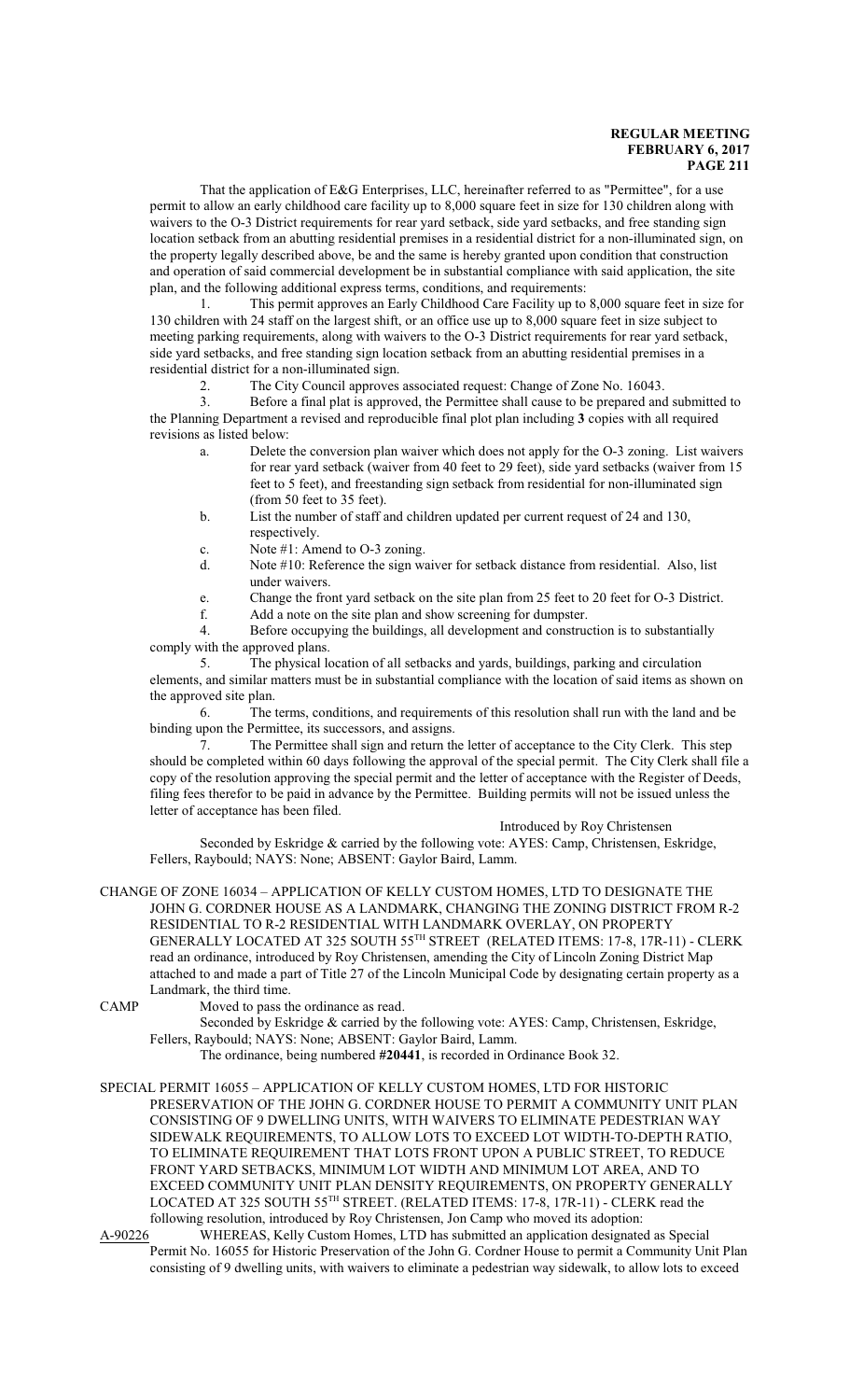the lot width-to-depth ratio, to eliminate the requirement that lots front upon a public street, to reduce front yard setbacks, to reduce minimum average lot width, to reduce minimum lot area, and to allow the Community Unit Plan to exceed maximum density requirements, on property generally located at 325 South 55<sup>th</sup> Street, and legally described to wit:

The south 171.95 feet of the north 329.30 feet of the west 324.75 feet of the east 461.20 feet, Lot 8, Lemings Subdivision, Lincoln, Lancaster County, Nebraska;

WHEREAS, the real property adjacent to the area included within the site plan for this use of a Landmark will not be adversely affected; and

WHEREAS, said site plan together with the terms and conditions hereinafter set forth are consistent with the intent and purpose of Title 27 of the Lincoln Municipal Code to promote the public health, safety, and general welfare.

NOW, THEREFORE, BE IT RESOLVED by the City Council of the City of Lincoln, Nebraska: That the application of Kelly Custom Homes, LTD, hereinafter referred to as "Permittee", for Historic Preservation of the John G. Cordner House to permit a Community Unit Plan consisting of 9 dwelling units, with waivers to eliminate a pedestrian way sidewalk, to allow lots to exceed the lot width-todepth ratio, to eliminate the requirement that lots front upon a public street, to reduce front yard setbacks, to reduce minimum average lot width, to reduce minimum lot area, and to allow the Community Unit Plan to exceed maximum density requirements, on the property legally described above, be and the same is hereby granted under the provisions of Section 27.63.400 of the Lincoln Municipal Code upon condition that construction and operation of said house be in substantial compliance with said application, the site plan, and the following additional express terms, conditions, and requirements:

1. This permit approves a Special Permit for Historic Preservation for a Community Unit Plan of up to 9 dwelling units, with the following waivers:

a. The following waivers to the Subdivision Ordinance:

i. Waiver to Section 26.23.125 to eliminate requirement for a pedestrian way on a block exceeding 1,000 feet in length.

ii. Waiver to Section 26.23.140(a) to allow lots to exceed the maximum depth of three times their width.

iii. Waiver to Section 26.23.140(g) to eliminate the requirement that lots shall front upon a public street.

b. The following waivers to Section 27.72.020 for single-family dwellings:

- i. Reduce the required front yard from 25' to 20' on Lots 1 through 8.
- ii. Reduce the required front yard from 25' to 15' on Lot 9.

iii. Reduce the required minimum average lot width from 50' to 30' as shown on the site plan.

iv. Reduce the minimum lot area from 6,000 sq. ft. to 3,000 sq. ft. as shown on the site plan.

c. The following waiver to Sections 27.65.020 and 27.65.080:

i. Waiver to the maximum density requirements for a Community Unit Plan in Sections 27.65.020 and 27.65.080 to permit 9 dwelling units.

2. The City Council approves designation of the Cordner House as a Landmark.

3. Permittee shall amend the plans to note five-foot wide LES easements along the western boundary of Lots 1 through 5, along the southern boundary of Lots 1 and 9, along the northern boundary of Lots 5 and 6, and along the eastern boundary of Lots 6 through 9.

4. Permittee shall revise site plan to:

a. Eliminate "and detention" from note #1 as Outlot A will not be used for detention.

b. Remove note #4 as landscaping and screening is not required between single family detached lots.

c. Add reference to the entryway sign in note #3, and add a note that indicates Historic Preservation Commission review and approval is required for the entry arch and

sign.

5. Permittee shall revise the grading and drainage plan to the satisfaction of Public Works & Utilities.

6. Before receiving building permits, the Permittee shall provide the following documents to the Planning Department:

> a. Verification from the Register of Deeds that the letter of acceptance as required by the approval of the special permit has been approved.<br>b. Plans confirming that all roof drainage systems

Plans confirming that all roof drainage systems will flow towards the center of the site and storm sewer system.

7. Before occupying the buildings, all development and construction is to substantially comply with the approved plans.

8. The physical location of all setbacks and yards, buildings, parking and circulation elements, and similar matters must be in substantial compliance with the location of said items as shown on the approved site plan.<br>9. The t

9. The terms, conditions, and requirements of this resolution shall run with the land and be binding upon the Permittee, its successors, and assigns.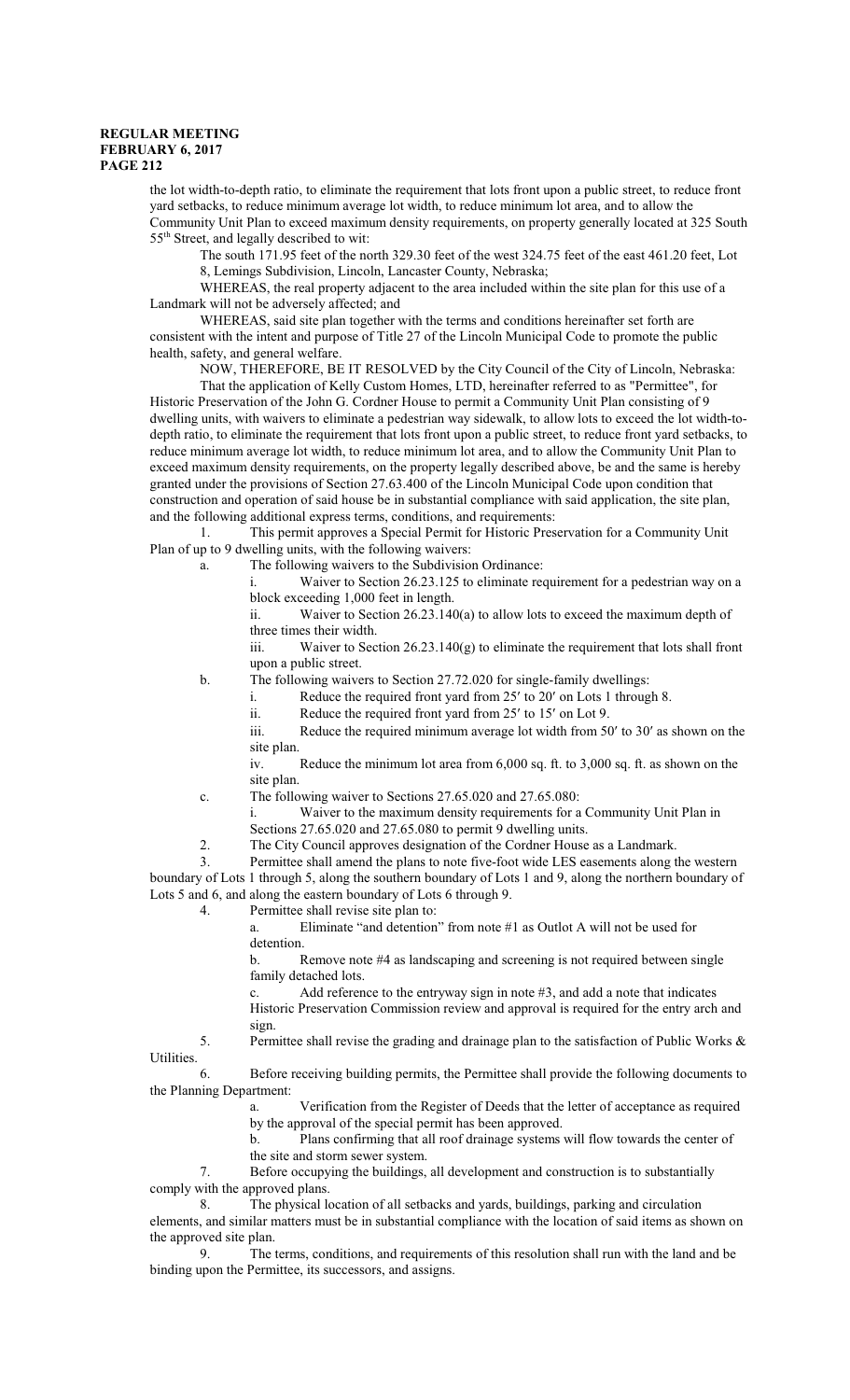10. The Permittee shall sign and return the letter of acceptance to the City Clerk. This step should be completed within 60 days following the approval of the special permit. The City Clerk shall file a copy of the resolution approving the special permit and the letter of acceptance with the Register of Deeds, filing fees therefor to be paid in advance by the Permittee. Building permits will not be issued unless the letter of acceptance has been filed.

#### Introduced by Roy Christensen

Seconded by Raybould & carried by the following vote: AYES: Camp, Christensen, Eskridge, Fellers, Raybould; NAYS: None; ABSENT: Gaylor Baird, Lamm.

CHANGE OF ZONE 16039 – APPLICATION OF FIRST STREET BIBLE CHURCH TO DESIGNATE THE FORMER FIRST GERMAN CONGREGATIONAL CHURCH AS A LANDMARK, CHANGING THE ZONING DISTRICT FROM R-4 RESIDENTIAL TO R-4 RESIDENTIAL WITH LANDMARK OVERLAY, ON PROPERTY GENERALLY LOCATED AT 100 WEST F STREET (RELATED ITEMS: 17-9, 17R-12) - CLERK read an ordinance, introduced by Roy Christensen, amending the City of Lincoln Zoning District Map attached to and made a part of Title 27 of the Lincoln Municipal Code by designating certain property as a Landmark, the third time.

CAMP Moved to pass the ordinance as read.

Seconded by Eskridge & carried by the following vote: AYES: Camp, Christensen, Eskridge, Fellers, Raybould; NAYS: None; ABSENT: Gaylor Baird, Lamm.

The ordinance, being numbered **#20442**, is recorded in Ordinance Book 32.

SPECIAL PERMIT 16058 – APPLICATION OF FIRST STREET BIBLE CHURCH FOR HISTORIC PRESERVATION OF THE FORMER FIRST GERMAN CONGREGATIONAL CHURCH TO ALLOW REDUCTION OF THE REAR YARD TO 10 FEET AND VARIANCE OF PARKING REQUIREMENTS, ON PROPERTY GENERALLY LOCATED AT 100 WEST F STREET. (RELATED ITEMS: 17-9, 17R-12) - CLERK read the following resolution, introduced by Roy Christensen, Jon Camp who moved its adoption:

A-90227 WHEREAS, First Street Bible Church has submitted an application designated as Special Permit No. 16058, for Historic Preservation of the former First German Congregational Church, for reduction of the rear yard to 10 feet and for waiver of the requirement that the four parking stalls being eliminated by the new addition to the Church be replaced, on property generally located at 100 West F Street, and legally described to wit:

> Lots 1, 2, 47, and 48, Block 2, Mechanics Addition, and a vacated strip of former right-of-way adjacent on the east side of Lots 1 and 48, Block 2, Mechanics Addition, Lincoln, Lancaster County, Nebraska;

WHEREAS, the real property adjacent to the area included within the site plan for this use of a Landmark will not be adversely affected; and

WHEREAS, said site plan together with the terms and conditions hereinafter set forth are consistent with the intent and purpose of Title 27 of the Lincoln Municipal Code to promote the public health, safety, and general welfare.

NOW, THEREFORE, BE IT RESOLVED by the City Council of the City of Lincoln, Nebraska:

That the application of First Street Bible Church, hereinafter referred to as "Permittee", for Historic Preservation of the former First German Congregational Church, for reduction of the rear yard to 10 feet and for waiver of the requirement that the four parking stalls being eliminated by the new addition to the Church be replaced, on the property legally described above, be and the same is hereby granted under the provisions of Section 27.63.400 of the Lincoln Municipal Code upon condition that construction and operation of said church be in substantial compliance with said application, the site plan, and the following additional express terms, conditions, and requirements:

1. This permit approves an addition to the church extending within 10 feet of the north property line as indicated on the attached site plan and according to the attached plan approved by the Historic Preservation Commission, along with a waiver of the requirement that the four parking stalls being eliminated by the new addition be replaced.

2. The City Council approves designation of the former First German Congregational Church, also known as First Street Bible Church, as a Landmark.

3. Before receiving building permits, the Permittee shall provide the following documents to the Planning Department:

a. Salt Creek Storage Area calculations to ensure proposal meets Salt Creek Storage flood plain standards.

b. Flood plain permit.

c. Verification from the Register of Deeds that the letter of acceptance as required by the approval of the special permit has been approved.

4. Before occupying the buildings, all development and construction is to substantially comply with the approved plans.

5. The physical location of all setbacks and yards, buildings, parking and circulation elements, and similar matters must be in substantial compliance with the location of said items as shown on the approved site plan.

6. The terms, conditions, and requirements of this resolution shall run with the land and be binding upon the Permittee, its successors, and assigns.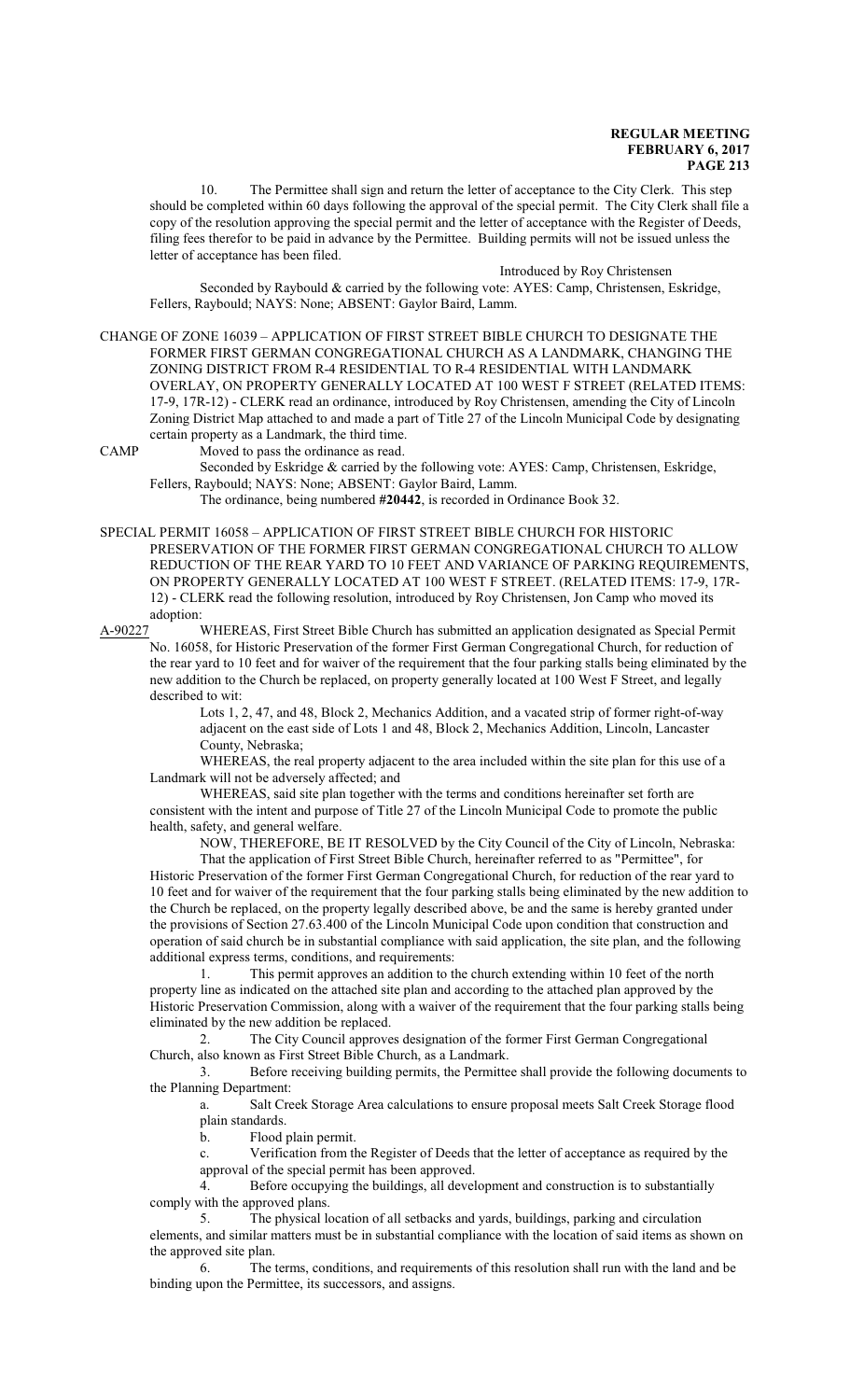7. The Permittee shall sign and return the letter of acceptance to the City Clerk. This step should be completed within 60 days following the approval of the special permit. The City Clerk shall file a copy of the resolution approving the special permit and the letter of acceptance with the Register of Deeds, filing fees therefor to be paid in advance by the Permittee. Building permits will not be issued unless the letter of acceptance has been filed.

Introduced by Roy Christensen

Seconded by Raybould & carried by the following vote: AYES: Camp, Christensen, Eskridge, Fellers, Raybould; NAYS: None; ABSENT: Gaylor Baird, Lamm.

APPROVING A REAL ESTATE SALES AGREEMENT BETWEEN THE CITY OF LINCOLN AND VENTRE A TERRE, LLC FOR THE SALE OF CITY OWNED PROPERTY GENERALLY LOCATED AT THE NORTHWEST CORNER OF 21<sup>ST</sup> AND Y STREETS - CLERK read an ordinance, introduced by Roy Christensen, approving a Real Estate Sales Agreement between the City of Lincoln and Ventre A Terre, LLC authorizing the sale of City owned property generally located at the northwest corner of 21st and Y Streets, Lincoln, Nebraska, the third time.

CAMP Moved to pass the ordinance as read.

Seconded by Eskridge & carried by the following vote: AYES: Camp, Christensen, Eskridge, Fellers, Raybould; NAYS: None; ABSENT: Gaylor Baird, Lamm.

The ordinance, being numbered **#20443**, is recorded in Ordinance Book 32.

### **RESOLUTIONS - 1ST READING**

- REAPPOINTING LAYNE SUP TO THE LINCOLN ELECTRIC SYSTEM ADMINISTRATIVE BOARD FOR A TERM EXPIRING DECEMBER 31, 2019. *(CONSENT)*
- APPOINTING TAMMY WARD TO THE LINCOLN ELECTRIC SYSTEM ADMINISTRATIVE BOARD FOR A TERM EXPIRING DECEMBER 31, 2019. *(CONSENT)*
- APPOINTING DANAY KALKOWSKI TO THE LINCOLN ELECTRIC SYSTEM ADMINISTRATIVE BOARD FOR A TERM EXPIRING DECEMBER 31, 2019. *(CONSENT)*
- APPROVING A CONSTRUCTION ENGINEERING SERVICES TASK ORDER AGREEMENT BETWEEN THE CITY OF LINCOLN AND SPEECE LEWIS ENGINEERS, INC. FOR THE  $10^{\text{TH}}$  & SALT CREEK BRIDGE REPLACEMENT PROJECT. CITY PROJECT NO. 540027. STATE PROJECT NO. LCLC-5215(3), CN 13233. *(CONSENT)*
- ACCEPTING THE REPORT OF NEW AND PENDING CLAIMS AGAINST THE CITY AND APPROVING DISPOSITION OF CLAIMS SET FORTH FOR THE PERIOD OF JANUARY 16-31, 2017.
- COMP. PLAN CONFORMANCE 16014 APPROVING AN AMENDMENT TO THE LINCOLN CENTER REDEVELOPMENT PLAN TO ADD THE " $11^{\rm TH}$  AND P HOTEL AND LINCOLN COMMERCIAL CLUB REDEVELOPMENT PROJECT" TO REMOVE BLIGHTED AND SUBSTANDARD CONDITIONS THROUGH THE RENOVATION OF TWO OF DOWNTOWN LINCOLN'S OLDER BUILDINGS, INCLUDING THE LINCOLN COMMERCIAL CLUB BUILDING AT 200 NORTH 11 $^{\rm TH}$ AND THE BUILDING AT 216 NORTH  $11^{\text{TH}}$  STREET.
- COMP. PLAN CONFORMANCE 16012 APPROVING AN AMENDMENT TO THE ANTELOPE VALLEY REDEVELOPMENT PLAN TO ADD THE "TELEGRAPH DISTRICT PHASE 2: TELEGRAPH FLATS & TELEGRAPH LOFTS EAST REDEVELOPMENT PROJECT" TO CREATE A MIXED-USE RESIDENTIAL AND RETAIL AREA IN WHAT WAS FORMERLY THE FISHER FOODS SITE GENERALLY LOCATED SOUTHEAST OF 20 TH AND N STREETS AND A 3-STORY MIXED-USE BUILDING PROVIDING FOR FIRST FLOOR RETAIL/RESTAURANT USES, LIVE/WORK LOFT, AND MULTI-FAMILY HOUSING WITH UPPER FLOORS CONTAINING ABOUT 46 RESIDENTIAL UNITS WITH A COMBINED AREA OF 61,975 SQUARE FEET, UNDERGROUND PARKING AND OFF-STREET SURFACE PARKING ARE ALSO INCLUDED, AND RENOVATED STREETSCAPE IMPROVEMENTS ARE PLANNED THROUGHOUT THE PHASE 2 PROJECT AREA, ON PROPERTY GENERALLY LOCATED BETWEEN L STREET AND THE ALLEY NORTH OF N STREET, AND SOUTH  $20^{\rm TH}$  STREET TO THE ANTELOPE VALLEY CHANNEL, INCLUDING THE MUNY POOL BUILDING.
- PRELIMINARY PLAT 16008 APPEAL OF JON WILBECK, JAMES URBAUER, MICHAEL AND ANNATA SULLIVAN, HEIDI WRIGHT, LARRY D. FRAHM, MATTHEW L. THOMAS, AND JODY P. KRANENZEL FROM THE PLANNING COMMISSION'S APPROVAL OF A NEW R-3 RESIDENTIAL DISTRICT PRELIMINARY PLAT, WITH REQUESTED WAIVERS TO SUBDIVISION REGULATIONS AND DESIGN STANDARDS, ON PROPERTY GENERALLY LOCATED AT SOUTH FOLSOM STREET AND WEST AMARANTH LANE. (RELATED ITEMS: 17-14, 17R-29) (ACTION DATE: 2/27/17)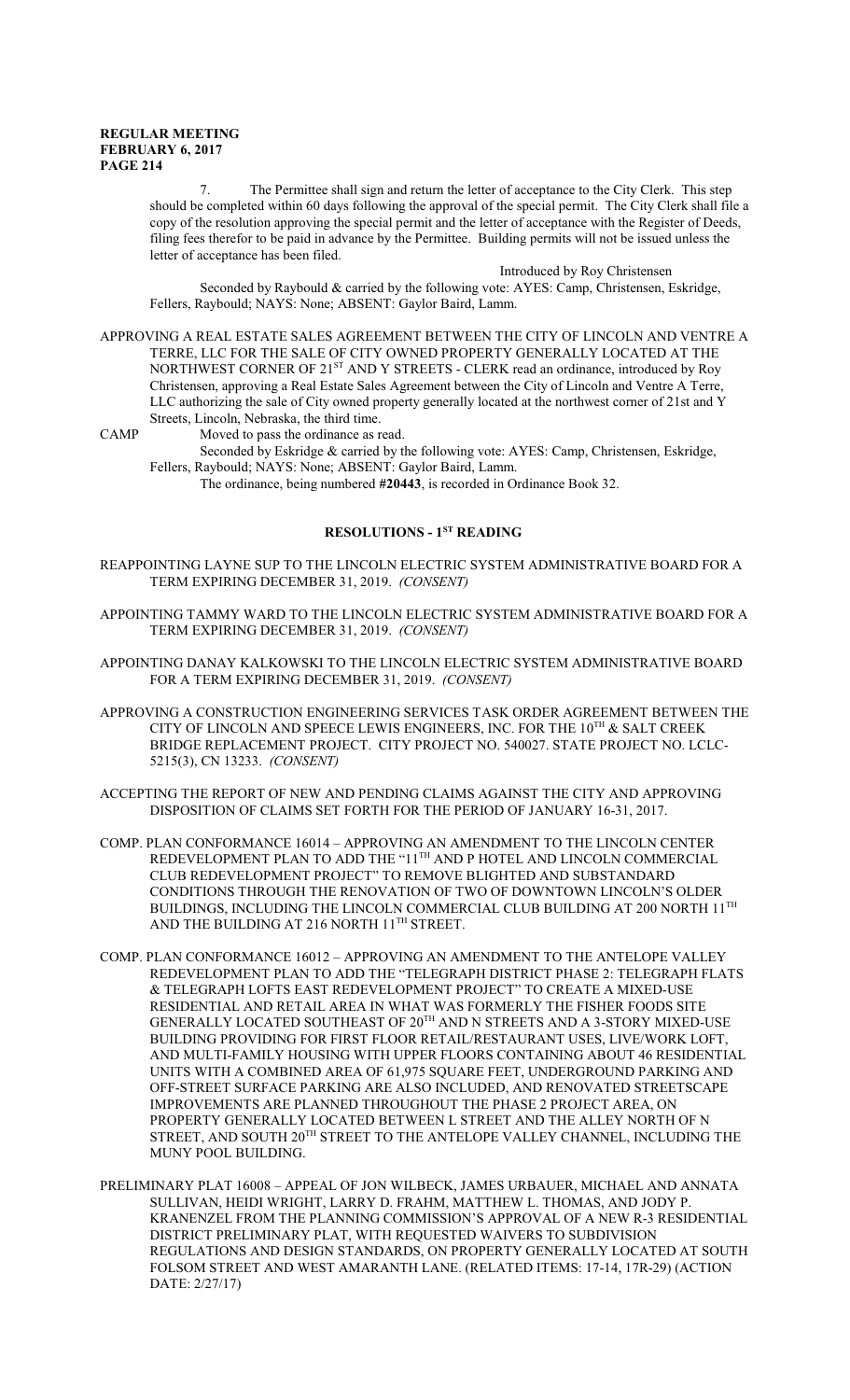### **ORDINANCES - 1ST READING & RELATED RESOLUTIONS (AS REQUIRED)**

- APPROVING THE TRANSFER OF FUNDS FROM APPROVED APPROPRIATIONS INTO THE PARKS  $\&$ RECREATION DEPARTMENT HVAC PROJECT FUND #465 CIP FOR RENOVATION OF THE HVAC (HEATING, VENTILATION, AIR CONDITIONING) SYSTEM AT BELMONT RECREATION CENTER - CLERK read an ordinance, introduced by Trent Fellers, approving the transfer of funds from approved appropriations into the Parks & Recreation Department HVAC Project Fund #465 CIP for renovation of the HVAC (heating, ventilation, air conditioning) system at Belmont Recreation Center, the first time.
- APPROVING THE 1222 P STREET REDEVELOPMENT AGREEMENT BETWEEN THE CITY OF LINCOLN AND BRICK AND MORTAR INVESTMENTS, LLC RELATING TO THE REDEVELOPMENT OF PROPERTY LOCATED AT 1222 P STREET TO DEMOLISH THE EXISTING BUILDING EXCEPT FOR APPROXIMATELY THE FRONT 20 FEET ABUTTING P STREET, BY RENOVATING THE FAÇADE OF THE EXISTING BUILDING, AND BY CONSTRUCTING THREE NEW STORIES OVER A PORTION OF THE EXISTING TWO STORY BUILDING TO BE USED FOR RETAIL AND RESIDENTIAL SPACE. (RELATED ITEMS 17R-37, 17R-38, 17-17) (ACTION DATE: 2/27/17)
- AMENDING THE FY 16/17 CIP TO AUTHORIZE AND APPROPRIATE \$470,000 IN TIF FUNDS FOR THE 1222 P STREET PROJECT. (RELATED ITEMS 17R-37, 17R-38, 17-17) (ACTION DATE: 2/27/17)
- ORDINANCE AUTHORIZING THE ISSUANCE OF NOT TO EXCEED \$470,000 AGGREGATE PRINCIPAL AMOUNT OF 1222 P STREET REDEVELOPMENT PROJECT TAX ALLOCATION BONDS. (RELATED ITEMS 17R-37, 17R-38, 17-17) - CLERK read an ordinance, introduced by Trent Fellers, authorizing and providing for the issuance of City of Lincoln, Nebraska Tax Allocation Bonds, notes or other obligations, in one or more taxable or tax-exempt series, in an aggregate principal amount not to exceed \$470,000 for the purpose of (1) paying the costs of acquiring, purchasing, constructing, reconstructing, improving, extending, rehabilitating, installing, equipping, furnishing and completing certain improvements within the City's 1222 P Street Redevelopment Project Area, and (2) paying the costs of issuance thereof; prescribing the form and certain details of the bonds, notes or other obligations; pledging certain tax revenue and other revenue to the payment of the principal of and interest on the bonds, notes or other obligations as the same become due; limiting payment of the bonds, notes or other obligations to such tax revenues; creating and establishing funds and accounts; delegating, authorizing and directing the finance director to exercise his independent discretion and judgment in determining and finalizing certain terms and provisions of the bonds, notes or other obligations not specified herein; taking other actions and making other covenants and agreements in connection with the foregoing; and related matters, the first time.
- AMENDING CHAPTER 8.32 OF THE LINCOLN MUNICIPAL CODE RELATING TO SOLID WASTES BY AMENDING SECTION 8.32.010 TO CHANGE THE DEFINITIONS OF BUILDING RUBBISH AND DEMOLITION DEBRIS TO INCLUDE ROOF SHINGLES AND OTHER ROOF COVERINGS IN THOSE DEFINITIONS; AND REPEALING SECTION 8.32.010 AS HITHERTO EXISTING - CLERK read an ordinance, introduced by Trent Fellers, amending Chapter 8.32 of the Lincoln Municipal Code relating to Solid Wastes by amending Section 8.32.010 to change the definitions of Building rubbish and Demolition debris to include roof shingles and other roof coverings in those definitions; and repealing Section 8.32.010 as hitherto existing, the first time.
- STREET & ALLEY VACATION 16006 VACATING A PORTION OF THE NORTH 35 $^{\text{\tiny{\textsf{TH}}}}$  STREET RIGHT-F-WAY STUB DIRECTLY NORTH OF SUPERIOR STREET (RELATED ITEMS: 17-20, 17-21) - PRIOR to reading:
- FELLERS Moved to suspend the Council Rules for Bill 17-20 to have  $2<sup>nd</sup>$  and  $3<sup>rd</sup>$  reading on  $2/13/17$ . Motion failed due to lack of second.
- CLERK Read and ordinance introduced by Trent Fellers, vacating a portion of Superior Street for the North 35th Street right-of-way stub directly north of Superior Street, located in the Southeast Quarter of Section 6, Township 10 North, Range 7 East of the 6th P.M., Lincoln, Lancaster County, Nebraska, and retaining title thereto in the City of Lincoln, Lancaster County, Nebraska, the first time.
- CHANGE OF ZONE 16038 APPLICATION OF ROBERT ROKEBY FOR A CHANGE OF ZONE TO DESIGNATE EXISTING R-3 ZONED PROPERTY AS A PLANNED UNIT DEVELOPMENT DISTRICT; AND APPROVAL OF THE DEVELOPMENT PLAN FOR THE TERRACE GARDENS PLANNED UNIT DEVELOPMENT, WHICH PROPOSES MODIFICATIONS TO THE ZONING ORDINANCE, LAND SUBDIVISION ORDINANCE, AND DESIGN STANDARDS TO ALLOW FOR A MIX OF SINGLE-FAMILY, SINGLE-FAMILY ATTACHED, COMMERCIAL, AND AGRICULTURAL USES, ON PROPERTY GENERALLY LOCATED AT SUPERIOR STREET AND NORTH 35 $^{\text{\tiny{\text{TH}}}}$ STREET. (RELATED ITEMS: 17-20, 17-21) - PRIOR to reading:<br>FELLERS Moved to suspend the Council Rules for Bill 17-21 to have
- FELLERS Moved to suspend the Council Rules for Bill 17-21 to have  $2<sup>nd</sup>$  and  $3<sup>rd</sup>$  reading on 2/13/17. Motion failed due to lack of second.
- CLERK Read and ordinance introduced by Trent Fellers, amending the Lincoln Zoning District Maps attached to and made a part of Title 27 of the Lincoln Municipal Code, as provided by Section 27.05.020 of the Lincoln Municipal Code, by changing the boundaries of the districts established and shown thereon, the first time.